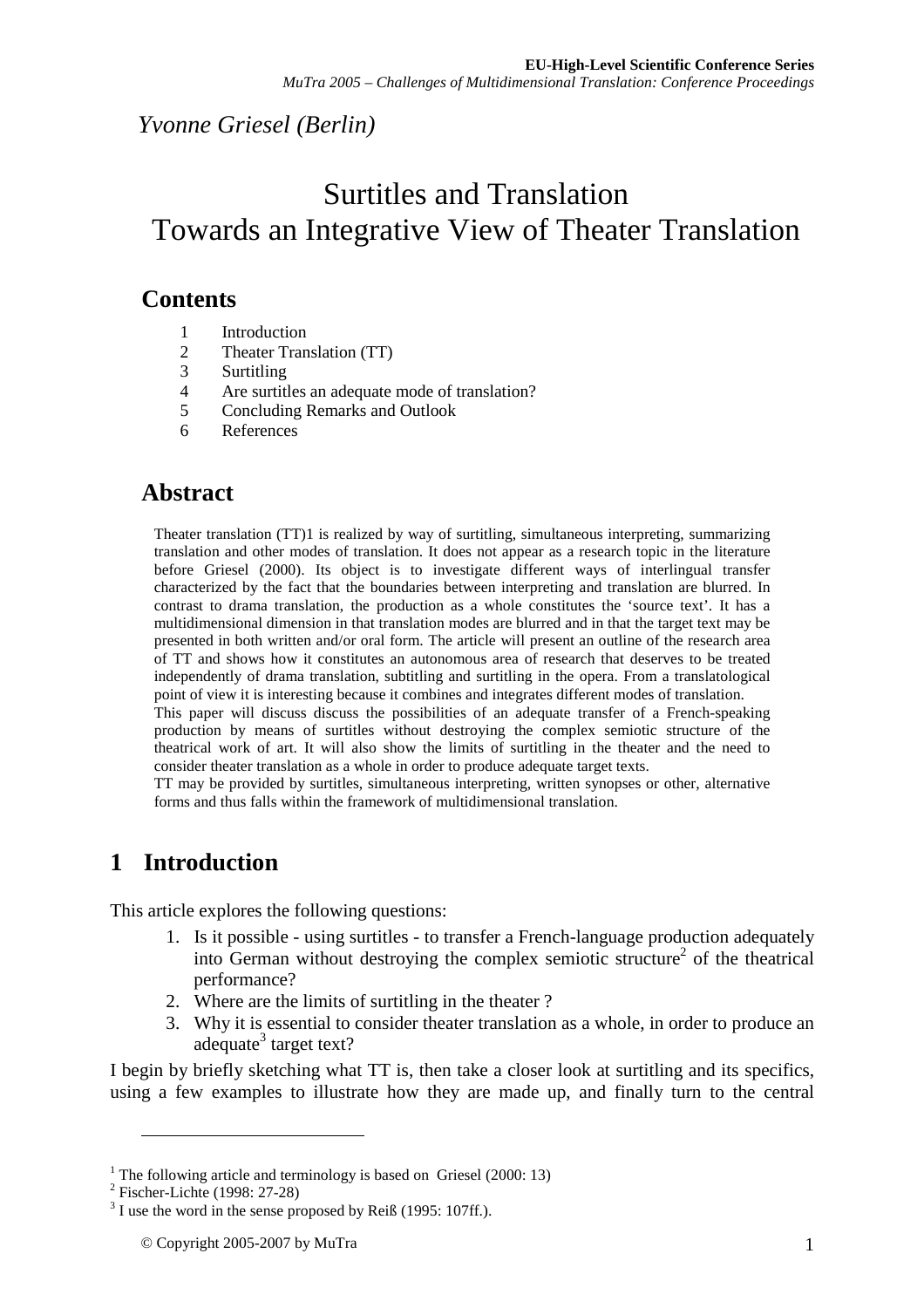question of whether surtitles are an adequate method of translation for foreign-language theatrical productions. I will make my arguments more explicit by means of presenting a TT model and will close with a summary.

## **2 Theater Translation (TT)**

<u>.</u>

Research on TT began in 2000 and refers to the oral and written translation of foreign language theatrical productions to be shown to audiences of different languages. This form of translation can be found mainly at international theater festivals such as those held in Avignon, Edinburgh or Vienna<sup>4</sup>.

Within TT, the 'source text' is the production as a whole which needs to be taken into account when translating. One of the distinctive features of TT is that it is experienced only once at a particular moment and time.

The translation process involves translation outside of the specific theatrical performance in that translations are inserted into surtitle lists, taken into the interpreter's booth or distributed to the audience as synopses<sup>5</sup>.

What is specific to TT is that the source text is the performance rather than the written text of the drama. Thus the problems involved are quite different to those of a translation of a play or a literary text. The performance takes place within a limited temporal framework. Theater translation depends on the given situative context, and has much in common with the interpreting process. The translation of a specific production must function within the allotted temporal framework.

When a foreign-language production comes to the stage, whether as part of a festival or a guest performance, a translation process is necessary if the play is strongly text-based. This process can occur in several ways, including:

- 1. A summarizing translation: Before the performance, the audience receives a written synopsis of the play and watches the play without further translation.
- 2. Surtitles: Surtitles present text passages in a condensed, translated form and are manually projected onto the stage.
- 3. Simultaneous interpretation: The audience is provided with headphones and listens to a simultaneous live interpreting during the performance.

<sup>&</sup>lt;sup>4</sup> This very new field of research has only attracted attention in the past ten years. It is a rapidly changing field. because of technological advances and is becoming increasingly important with the number of international festivals increasing in the past ten years (cf. the annual festival calendar in the *theaterheute* issues between 1995- 2005, nos. 5 and 6).

<sup>&</sup>lt;sup>5</sup> 'A summarizing translation of a foreign-language production is comparable to an abstract. (according to Oldenburg's definition "abstracts should be 'autonomous', i.e., comprehensible without any knowledge of the reference text" (1992: 77). Cf. also the German National Standards Organisation (DIN): "The abstract provides a brief and clear account of the contents of a document. It should be informative without interpreting or evaluating... and understandable without the original". (DIN 1426: 2) The term 'abstract' can only be used for the ideal-typical form of a summarizing translation, some examples, (the synopsis of the production **Oh les beaux jours** by Peter Brook) deviate from the definition of an abstract to the extent that they offer additional explanations and interpretations, and thus are better categorized as "summaries that make arguments and draw conclusions" (see Oldenburg 1992: 105). The translation must be kept short enough for the audience to be able to read it before the performance, either in total, or at least parts of it, e.g. the text up to the interval. Translations in the form of abstracts are very inexpensive, and frequently used options in foreign-language productions. There are various types of summarizing translation – shorter, longer, in book or booklet form or as a simple A 4 sheet'. (cf. Griesel 2000:44).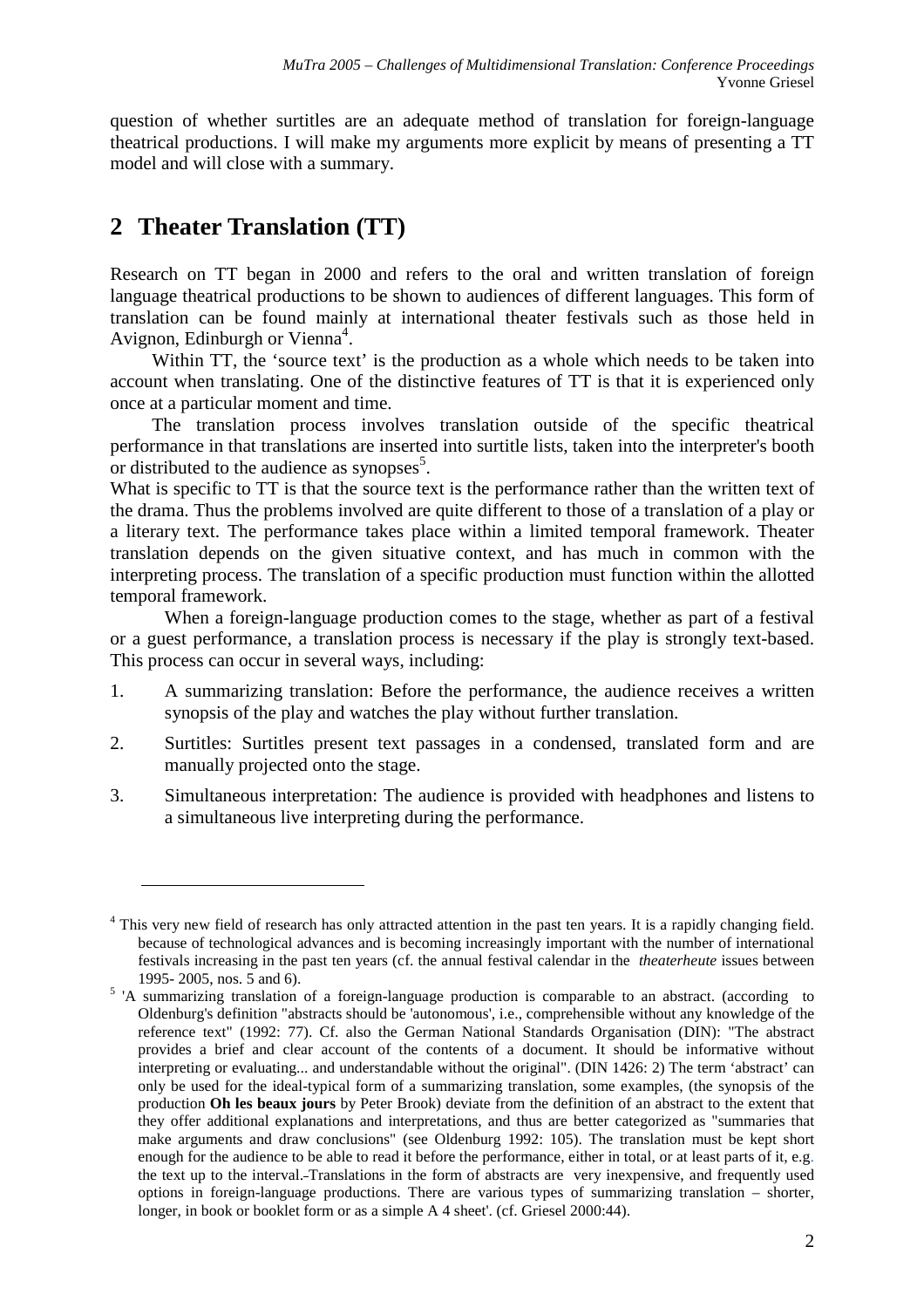4. Alternative forms: for example, a translator integrated into the performance interprets, or the TT is rendered by other, experimental means of translation on the stage.

This list does not claim to be exhaustive but is based on observations during the years 1995 to 2005 (cf. Griesel, 2000: 13). Currently, surtitling is the dominant mode of TT and it is increasingly gaining in popularity.

## **3 Surtitling**

<u>.</u>

Surtitling in the theater is surely not an everyday phenomenon. Its complexity makes it an extremely interesting field of research and makes it an appropriate touchstone for translatalogical insights.

Theatrical productions are transitory and in order to judge a translation, one needs to take notes during the individual performance<sup>6</sup>. Since the lighting often makes it impossible to film the events on stage and render the surtitles in visible form, it is frequently necessary to painfully piece together a source text<sup>7</sup> of notes taken during the performance and from memory as well as from surtitle lists and books. Thanks to digital technology, I was able to record five French-language performances in such a way that I was able to analyze the entire source text.

Since decisions for or against various means of transmission often follows highly subjective criteria, I have tried to objectivize surtitling by assembling a diachronic corpus that incorporates the development of surtitling over the past decade on the one hand and that takes into consideration the complexity of the texts on the other hand. I consider both classical and contemporary plays, which I have attempted to organize into a typology.

As the model in Figure 1 illustrates, also included in the analysis are the translated dramas, which exist on the reference level as part of the source text.

The model applies to the language pair French – German on three levels. On the one hand, we have the German surtitles, which are visible to the audience, and on the other the performance level, on which the French-language productions are watched and heard. I have distinguished between four types of texts:

- 1. the canonical original dramatic text (ODT)
- 2. the non-canonical original dramatic text (ODT)
- 3. the canonical translation of the drama (DT)
- 4. the non-canonical translation of the drama (DT)

These categories do not claim to be comprehensive. The open arrows indicate further possibilities. The analysis of my corpus<sup>8</sup> revealed that such a differentiation is necessary for TT, because it entails various translation approaches. This can be noticed on the reference level, which contains texts that either enter the surtitles directly or play a decisive role in the process.

<sup>&</sup>lt;sup>6</sup> The problems of note-taking in TT hardly differ from those used in analyses of performances in the field of theater studies (cf. Fischer-Lichte 1999: 112ff.). Sometimes there is even less willingness to co-operate when it comes to TT, since surtitling is regarded as a rather unimportant part of the production and its treatment is thus considered superfluous.

 $<sup>7</sup>$  I use the term 'source text' to refer not just to the entire production as a semiotic unit as defined by Fischer-</sup> Lichte (1998:27-28), but rather to "any more or less clearly distinguishable and interpretable quantity of signs that serve as the basis of information for a translation" (Prunč 2003: 29), which includes the translated dramas existing on the level of reference.

<sup>&</sup>lt;sup>8</sup> I analysed eight French-language, German surtitled performances from the period between 1996 and 2004, and the distinction between these four types of text proved useful (cf. Griesel 2000).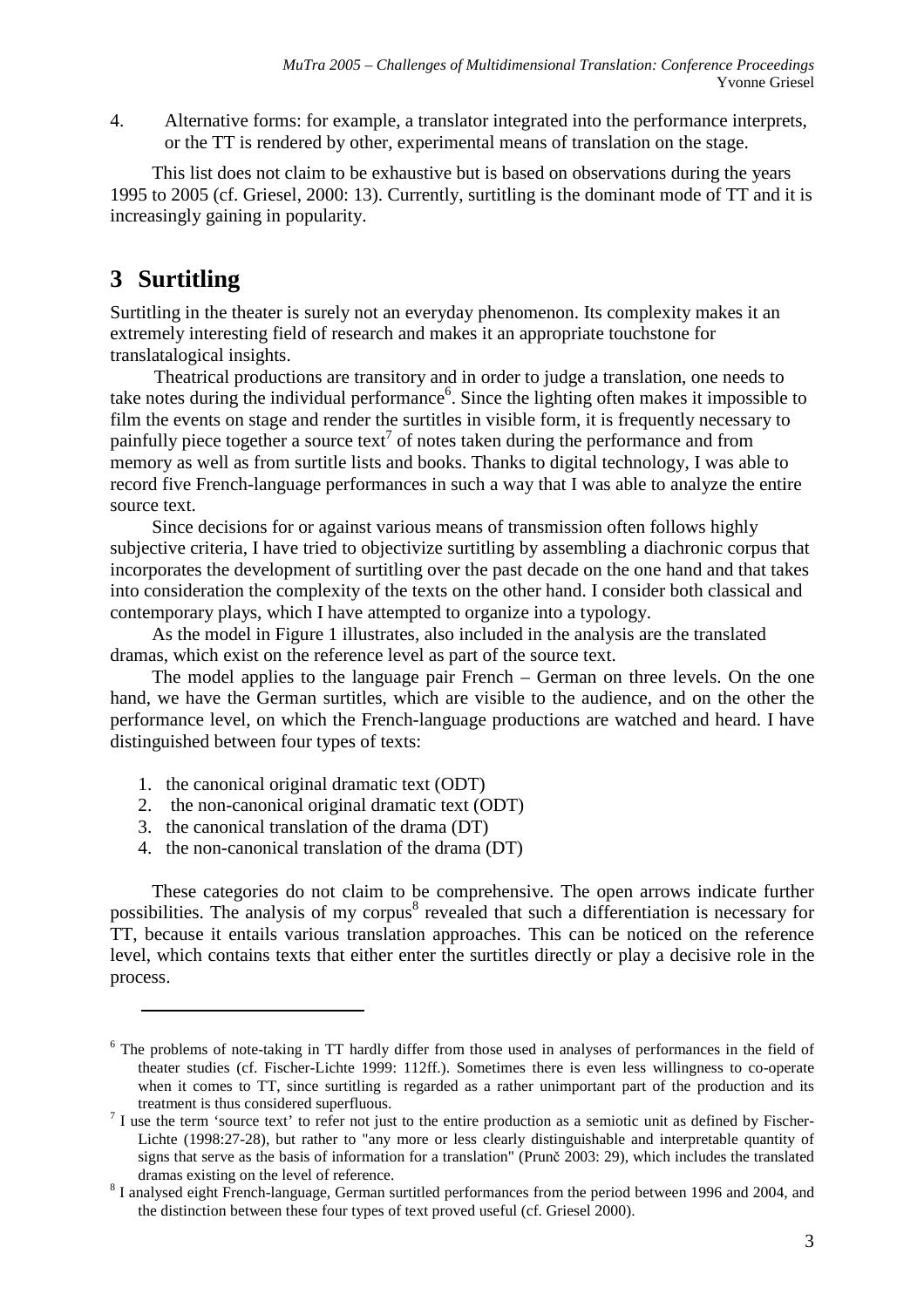

*Figure 1: Reference Level influences on TT* 

A few examples may serve to illustrate the model. An original text has the greatest weight on the reference level. This means that when, for example, a French translation of a German play, whether by Goethe, Brecht or in my case by Grabbe, is performed in Germany, the original German text appears again in the surtitles and resists any compression. The following example from Bernard Sobel's production of *Napoléon ou les Cent Jours*, performed on 26 September 1996 at the *Hebbel Theater* in Berlin, and surtitled by Caroline Elias, underlines this clearly.

| <b>Surtitle</b>                                 | <b>Stage text</b>                | Original drama             |
|-------------------------------------------------|----------------------------------|----------------------------|
| - Die Stimme kenn' ich von den Pyramiden her.   | Cette voix $-$ je la connais     | Die Stimme kenn' ich von   |
| Mein Hauptmann, seit Ägypten sah ich ihn nicht. | depuis les Pyramides, quand      | den Pyramiden her, als wir |
|                                                 | nous plantions notre drapeau,    | da unser Trikolor hoch     |
|                                                 | le tricolore, tout en haut des   | über Kairos Minarets       |
|                                                 | minarets du Caire, et qu'à nos   | aufpflanzten, und der Nil  |
|                                                 | pieds le Nil roulait ses flots.  | zu unsern Füßen rollte. -  |
|                                                 | Mon capitaine, je ne t'ai pas vu | Mein Hauptmann, seit       |
|                                                 | depuis l'Égypte.                 | Ägypten sah' ich dich      |
|                                                 |                                  | nicht.                     |

A very high value is placed on the 'sacred original', which remains intact.

In the case of original dramatic texts, such as *L'Avare*, which have become part of the international canon, a recognized translation, which sometimes attains a virtually 'sacred' status too, exists on the reference level. One need only think of the German Shakespeare translations by Schlegel and Tieck. Nevertheless, the reference level is treated more freely, as we can see from the analysis of Roger Planchon's production of *L'Avare*, which was staged at the *Deutsches Theater* on 20 June, 1999, with the surtitles by Michel Bataillon based on a translation by Christel Gersch.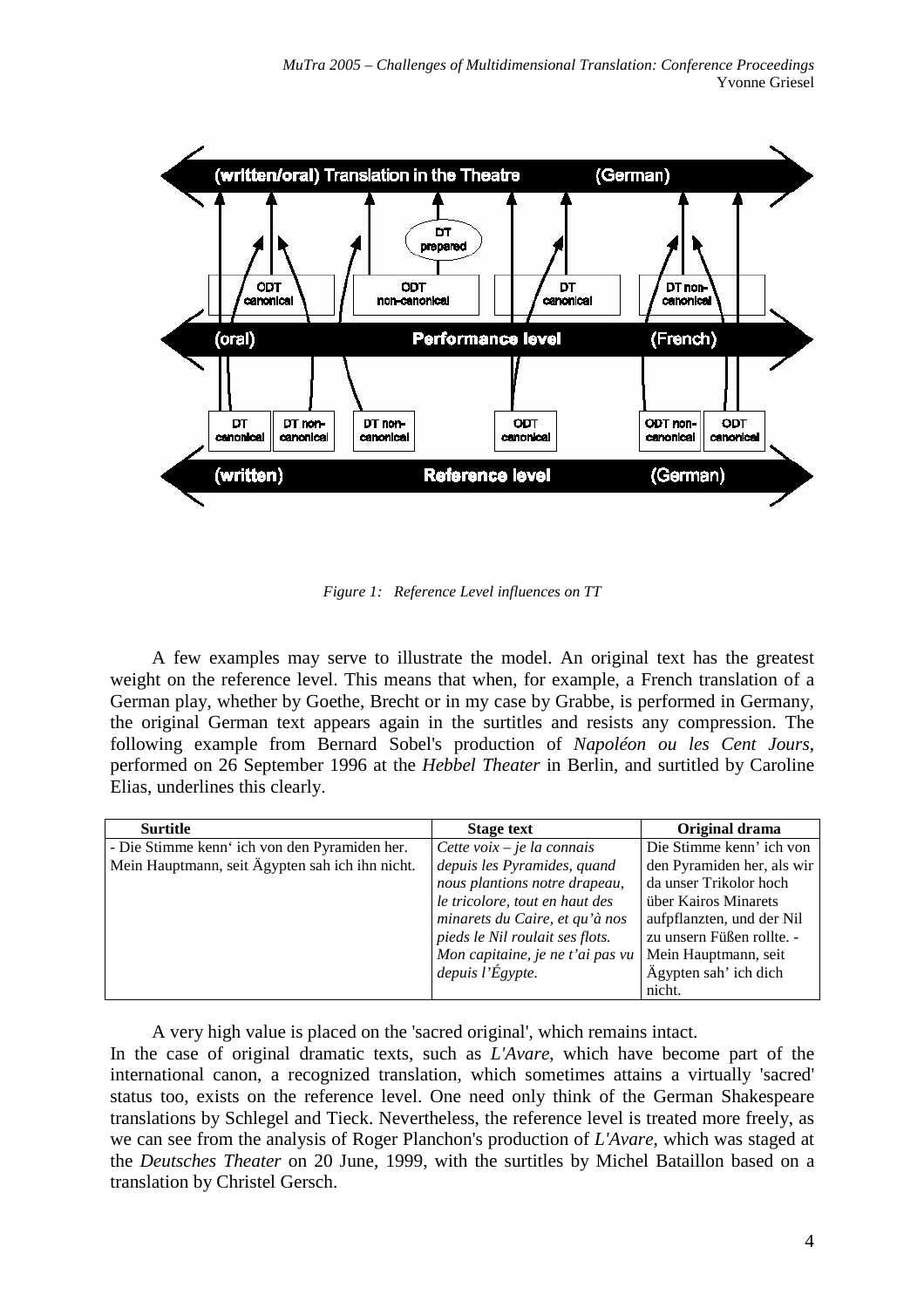| <b>Surtitle</b>                                                                           | <b>Stage text</b>             | Reference level                  |  |
|-------------------------------------------------------------------------------------------|-------------------------------|----------------------------------|--|
| Aber ich bin nicht sicher,                                                                | mais ce n'est pas assez peut- | aber vielleicht genügt es nicht, |  |
| daß die anderen meine Gefühle teilen werden. <i>\\etre pour le justifier aux autres</i> , |                               | mich vor den anderen             |  |
|                                                                                           | et je ne suis pas sûre qu'on  | freizusprechen; ich bin nicht    |  |
|                                                                                           | entre dans mes sentiments.    | sicher, daß sie meine Gefühle    |  |
|                                                                                           |                               | teilen werden.                   |  |

The sentence structure is largely maintained, but with interventions: the first clause is removed, but the words *aber* (but) and *die anderen* (the others) are used in the second part. The intervention is minor, but a somewhat more liberal handling of the text on the reference level is evident. Far greater changes are made to texts for which no well-known, let alone canonical, German translation exists. An example is Peter Brook's production of *Le Costume*, which was performed in Berlin in 2000 with surtitles by Uli Menke based on the translation by Isolde Schmitt.

| <b>Surtitle</b>                 | <b>Stage text</b>                 | Reference level                   |
|---------------------------------|-----------------------------------|-----------------------------------|
| Philemon ging zur Post,         | Philemon alla à la poste de       | Philemon ging zur Post in         |
|                                 | Sophiatown,                       | Sophiatown,                       |
| die zwischen Sophiatown         | qui se situe exactement entre     | die genau zwischen Sophiatown und |
| und der Stadt der Weißen liegt. | Sophiatown et la ville des blancs | der Stadt der Weissen in Westdene |
|                                 | de Westdene.                      | liegt.                            |

As we can see, the surtitler adopted the basic structure, but condensed the content within the sentence structures.

The form that most closely resembles film subtitles is that used for the French-language play *Le Colonel des Zouaves*, of which no German translation exists, and which was presented to the German theater public for the first time in the form of surtitles. Note that in order to further shorten the titles, the adjectives are frequently removed.

| <b>Sutitles</b>                               | text on stage                                                   |  |  |  |
|-----------------------------------------------|-----------------------------------------------------------------|--|--|--|
| Der Tunnel mündet vor einer Tudorfassade      | Après d'innombrables tournants, le tunnel obscur                |  |  |  |
| aus fast grauem Stein,                        | débouche sur une façade Tudor en briques presque<br>grises.     |  |  |  |
| vollgestopft mit wappengeschmückten Fenstern. | boursouflées de verrières élisabéthaines à vitraux<br>armoriés. |  |  |  |

Similarly, adjectives are absorbed by nouns when the information provided by the adjective appears redundant.

I mention this instance to emphasize how important it is to distinguish between different types of theatrical texts, and to underline the central significance of the reference level in this context. One can easily imagine the difficulties a surtitler may have when transforming Goethe's *Faust* into surtitles. An example from the surtitling of the so-called *Urfaust*, however, illustrates the existence of more positive options. At the *Goethe Festival* in Munich in 1999, Ms Spinazzi surtitled a French-language *Faust* with "Hier steh ich nun ... " ("Now here I stand", from Faust's first soliloquy in the play) and simply had Faust continue without further surtitles, since the German-speaking audience could supply the rest themselves.

We must also consider another peculiarity of theater translation, namely, that all forms of transmission are additive forms of translation, which extend the source text by the dimension of translation. The audience is also divided into different groups; the circle of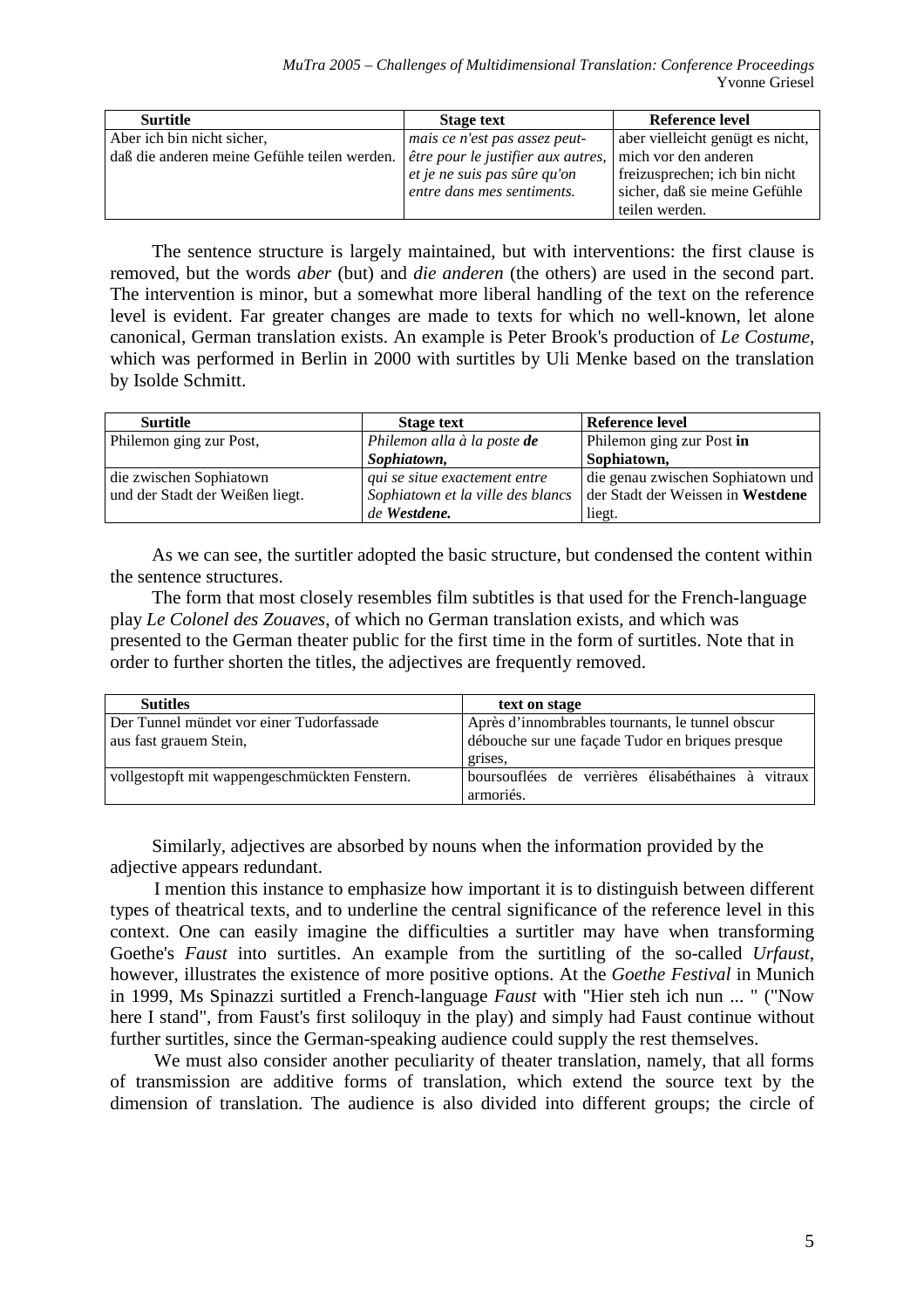recipients include native speakers of the target language and of the source language as well as target-language (TL) speakers with a knowledge of the source language  $(SL)^9$ .

**Audience (TL) Production (SL)**  $\longleftrightarrow$  Audience (SL) **Audience (TL + SL Knowledge)** 

This means that between the stage and one segment of the audience, communication is monolingual, while between the stage and the second part of the audience, communication is bilingually mediated. For the third segment of the audience, communication is monolingual, aided by bilingually mediated communication. The peculiarity of theater translation is that these three modes of communication must occur parallel to each other, that is, at the same time and place, and overtly. Thus, the target text is perceived differently,

- either as a source text without translation,
- with occasional reception of the translation
- or as a complete target text, of which the target language segment is the integral component.

## **4 Are surtitles an adequate mode of translation?**

My reflections have centered around the question of whether surtitles are an adequate means of transmitting a production into German, a question which was passionately discussed during all guest performances with other forms of theater translation also tending to be supported or rejected on the basis of rather subjective arguments. My intention was to tone down the heated debate by introducing some objectivity and the results of my research have hopefully provided some food for thought in that they have shown that theater translation is a complex translation process, which can be assessed using objective criteria, and which does not have to rely on subjective reactions by individuals.

Surtitling is a possible, and currently the most common, mode of transmission for guest performances. The study has shown first of all that this complex translation process involves two phases of production: a translation phase and an interpreting phase. The suggested model shows that in order to do justice to the complexity of the surtitling process, we must regard it as 'text design'<sup>10</sup> as Fig. 2 shows.

The model represents the surtitling process using the action-theoretical approach  $^{11}$ , and consequently the translation process begins with the commissioning of surtitles. Those who commission surtitles, e.g. festival organisers, address the translation issue after inviting the foreign language productions, and assign the task to a translator.

The tranlator produces a written translation of the source text. Interestingly enough, a prototypical source text<sup>12</sup> is used here. The term 'prototypical source text' refers to a videotape of a specific performance of the production. It may be very similar to the performance to be surtitled, but it may also be rendered quite differently by improvisation, errors, cast changes, etc.

<sup>&</sup>lt;sup>9</sup> For a more detailed discussion see 'Die Inszenierung als Translat. Möglichkeiten und Grenzen der Theaterübertitelung' (Griesel 2007).

<sup>&</sup>lt;sup>10</sup> This term was coined by Holz-Mänttäri 1993.

 $11$  As proposed by Holz-Mänttäri in 1984, cf. also 1986.

<sup>&</sup>lt;sup>12</sup> With this terminology, I do not refer to prototype semantics, but to a source text that serves as a model for the subsequent translation.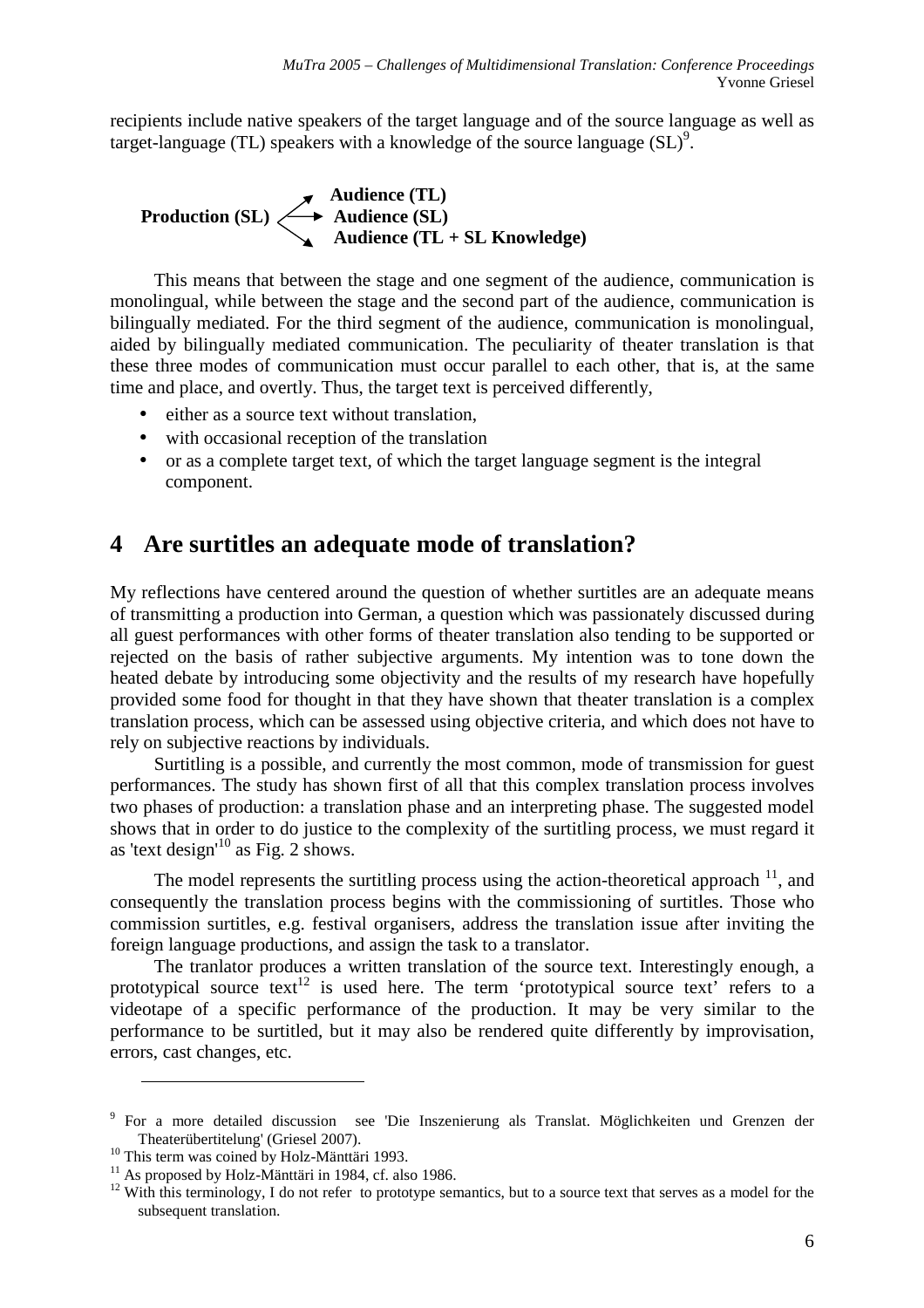

*Fig. 2: Theater Translation (TT) Model*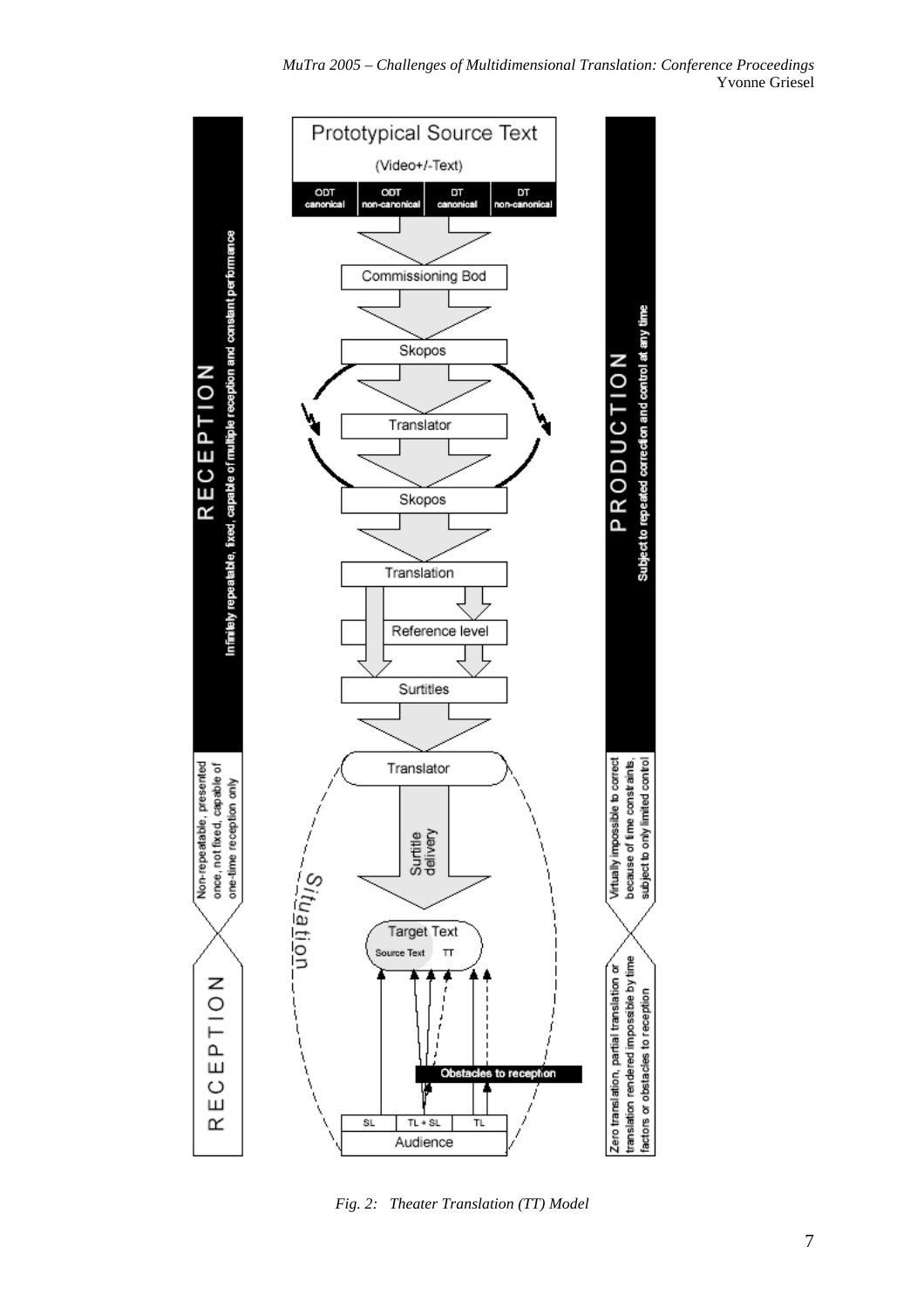Thus, at this stage, the translation process can only approximate the source text of the concrete performance. During surtitling, this pre-existing written translation can only be changed to a very limited extent<sup>13</sup>.

The model represents the surtitling process using the action-theoretical approach  $^{14}$ , and consequently the translation process begins with the commissioning of surtitles. Those who commission surtitles, e.g. festival organisers, address the translation issue after inviting the foreign language productions, and assign the task to a translator.

The tranlator produces a written translation of the source text. Interestingly enough, a prototypical source text<sup>15</sup> is used here. The term 'prototypical source text' refers to a videotape of a specific performance of the production. It may be very similar to the performance to be surtitled, but it may also be rendered quite differently by improvisation, errors, cast changes, etc. Thus, at this stage, the translation process can only approximate the source text of the concrete performance. During surtitling, this pre-existing written translation can only be changed to a very limited extent<sup>16</sup>.

The commissioning body decides, sometimes in conjunction with the director, what mode of translation is to be used and thus – in a certain way - establish a skopos. For example, they determine which translation to use on the reference level, the degree of abridgement, the possibilities for deletion or condensation, and the like. The translators then prepare surtitles in the target language and specify the skopos based on their experience– for example, introduce a higher degree of abridgement, use complete sentence structures within the individual surtitles to ease understanding and reception, etc. It becomes evident here that TT generally operates in a field of tension, encompassing various dichotomies, such as literary versus functional quality, written versus oral, optical versus acoustic reception, etc. The skopoi may at times be contradictory and incompatible, and this irreconcileability can prevent an adequate translation. If the skopoi are not irreconcilable, the translator's only option may be to refuse the surtitling commission $17$ .

The translation that takes place within the specified skopos is often similar to an interpreting process, which is highly dependent upon situative factors, but must also rely on previously prepared elements. The reception corresponds to the reception of simultaneous interpreting; it is unique, unrepeatable and exists solely within a prescribed temporal framework<sup>18</sup>. The translation prepared during the initial skopos phase is inserted manually to parallel the source text. The surtitlers thus hear the source text acoustically and insert the prepared written elements in the target text optically. In order to do so, they naturally need a firm grasp of both languages. Since changes during this process, as was mentioned above, are almost impossible within the performance setting, the quality of the translation depends heavily on situative factors.

<sup>&</sup>lt;sup>13</sup> The possibilities for changing the order or text of the surtitles during the performance depend strongly on which surtitling software is used. A number of different programs are currently in use, from simple PowerPoint to the Torticoli program recently developed in Avignon especially for the theater, which allows for new surtitles to be added during the performance.

<sup>&</sup>lt;sup>14</sup> As proposed by Holz-Mänttäri in 1984, cf. also 1986.

<sup>&</sup>lt;sup>15</sup> With this terminology, I do not refer to prototype semantics, but to a source text that serves as a model for the subsequent translation.

<sup>&</sup>lt;sup>16</sup> The possibilities for changing the order or text of the surtitles during the performance depend strongly on which surtitling software is used. A number of different programs are currently in use, from simple PowerPoint to the Torticoli program recently developed in Avignon especially for the theater, which allows for new surtitles to be added during the performance.

 $17$  Naturally, when looking at the decision not to translate, which is generally a last resort, one must always keep in mind that financial aspects play a key role in sometimes influencing translators' actions.

<sup>&</sup>lt;sup>18</sup> The definition of interpreting and translation is based on that of Kade (1968:35), which remains authoritative.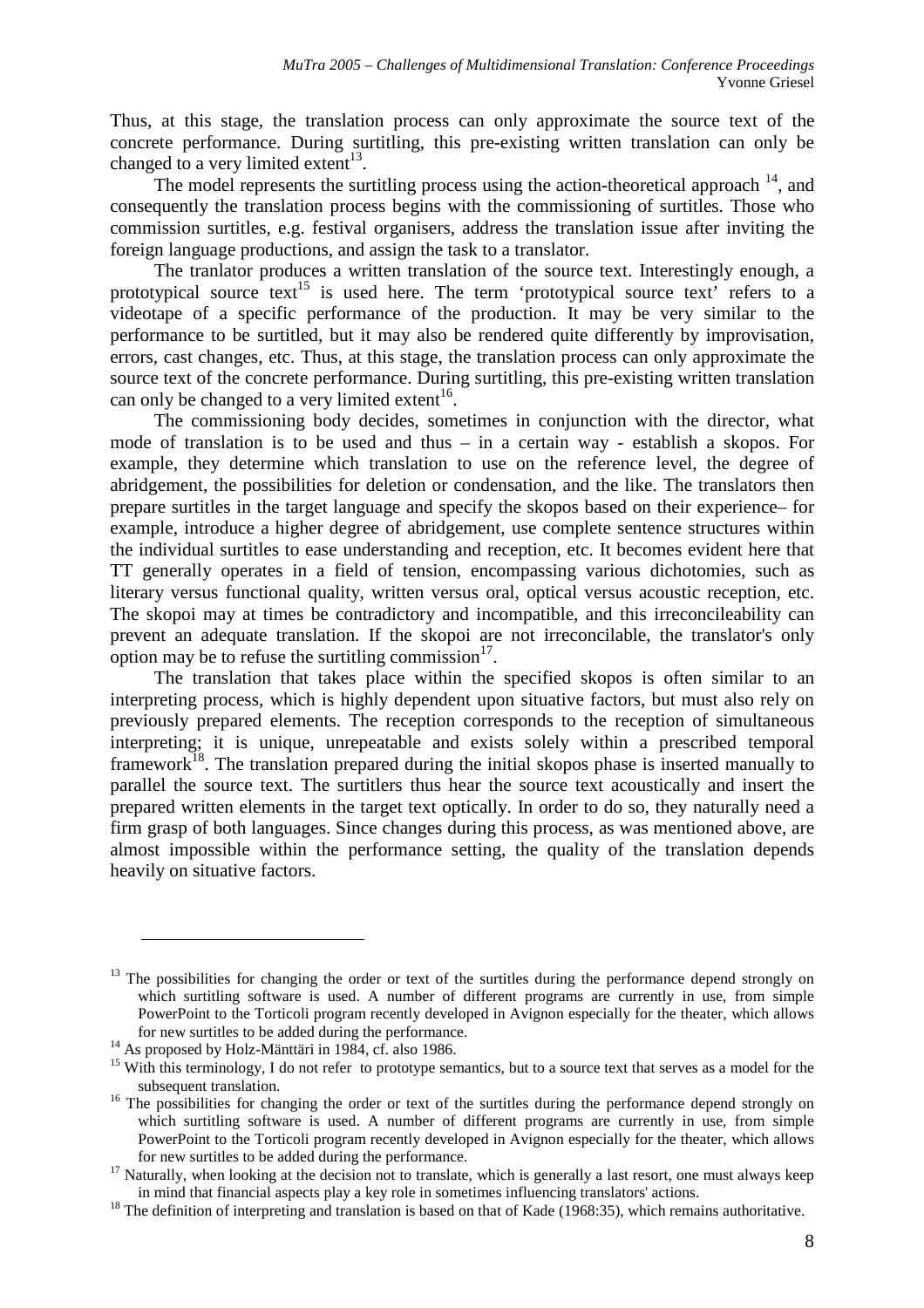und bleibt etwas im Hotel.

The example that follows<sup>19</sup>, is taken from the production of *Les Nouvelles du Plateau* S<sup>"20</sup> and shows clearly that the two phases of the surtitling process described above are interrelated and therefore cannot be considered in isolation from each other.

| 11.30 |                                            |                 |          |  |                        | 11.36 |
|-------|--------------------------------------------|-----------------|----------|--|------------------------|-------|
|       | $C$ 'est bien pourtant il y a du suspense. | $C$ 'est idiot. | Bonjour. |  | Aah, salut.            |       |
|       | Das ist spannender.                        |                 |          |  |                        |       |
|       | - Das ist bescheuert                       |                 |          |  |                        |       |
|       |                                            |                 |          |  |                        |       |
| 11.37 |                                            |                 |          |  |                        | 11.44 |
|       |                                            |                 |          |  |                        |       |
|       |                                            | Eine Freundin.  |          |  | Sie ist heute gekommen |       |

- Aha.

<u>.</u>

As becomes evident here, the particular difficulty is that the surtitles continue to be delivered in the programmed order. If the actors skip a line or a whole passage, the target text no longer corresponds to the source text. This is especially striking when, as in this case, the optical part is still visible after the source text can no longer be heard, or vice versa. I chose this production as an example to show what can happen even if the surtitles are, on the whole, very good, and were prepared and delivered by a very experienced surtitler<sup>21</sup>. This is no isolated incident. According to my observations, such irregularities occur nearly every time surtitles are used. The following quotation from the press review of the theater festival *Theater der Welt* in 1999 comments on this phenomenon with a sense of humor.

The most subtly amusing moment came from a technical slip-up, when the surtitles came to a standstill after about two hours. 'We are all vain and useless. I, too, shall remain seated' could be read for several minutes, while on the stage the actors leapt, screwed and screeched quite incomprehensibly. Up to the meta-level with surtitling: Now that's deconstruction. (Kühl 1999:14)

Thus in order to evaluate the overall transmission process, one must take into account that surtitling is neither an interpreting nor a translation process, but rather a hybrid form<sup>22</sup>.

Various other obstacles to reception can also play an important role in TT, to the extent of producing an unintentional zero-translation (Prunč 1997: 37). I refer to such problems as projecting the surtitles too high. In the case of *Les Nouvelles du Plateau S*, surtitles were invisible from the first circle, since they were obscured by a photo frieze belonging to the scenery, only people in the stalls could read them. This was wholly unintentional, however, and the audience was not informed in advance, so that the German speakers sitting in the first circle could not understand the play. Obstacles of this kind are very frequent in theater surtitling, whether the cause is poor lighting, technical failure or something else. Once again, a quotation from the press review from the 1999 *Theater der Welt* festival nicely puts such matters in words:

The charm of the foreign language, too, soon palls. And the mouse wandering hysterically across the screen with the surtitles, which keeps clicking onto the wrong text files, and finally no longer clicks anything at all, does not exactly help to save the evening. (Ammicht 1999: 19)

 $19$  The tables are organised in such a way that the first line represents the time precisely, down to the second. The second line is the text heard on stage, as temporally precise as possible, and the third line indicates the standing times of the German surtitles.

Laurant Gutmann (Théâtre National de Strasbourg): 'Nouvelles du Plateau S'. 'Perspectives' 2004. Performance: Centre Dramatique de Thionville-Lorraine, Thionville. 26 May 2004.

 $21$  In general, any analysis in this area must take into account that all of the translations at my disposal can be assumed to have been far better than average, since only good surtitlers would allow their surtitles to be recorded.

 $22$  I have consciously expanded the definition of translation here to include a third category, since TT involves a mixture of the two categories of (oral) interpreting and (written) translation. (Griesel 2007)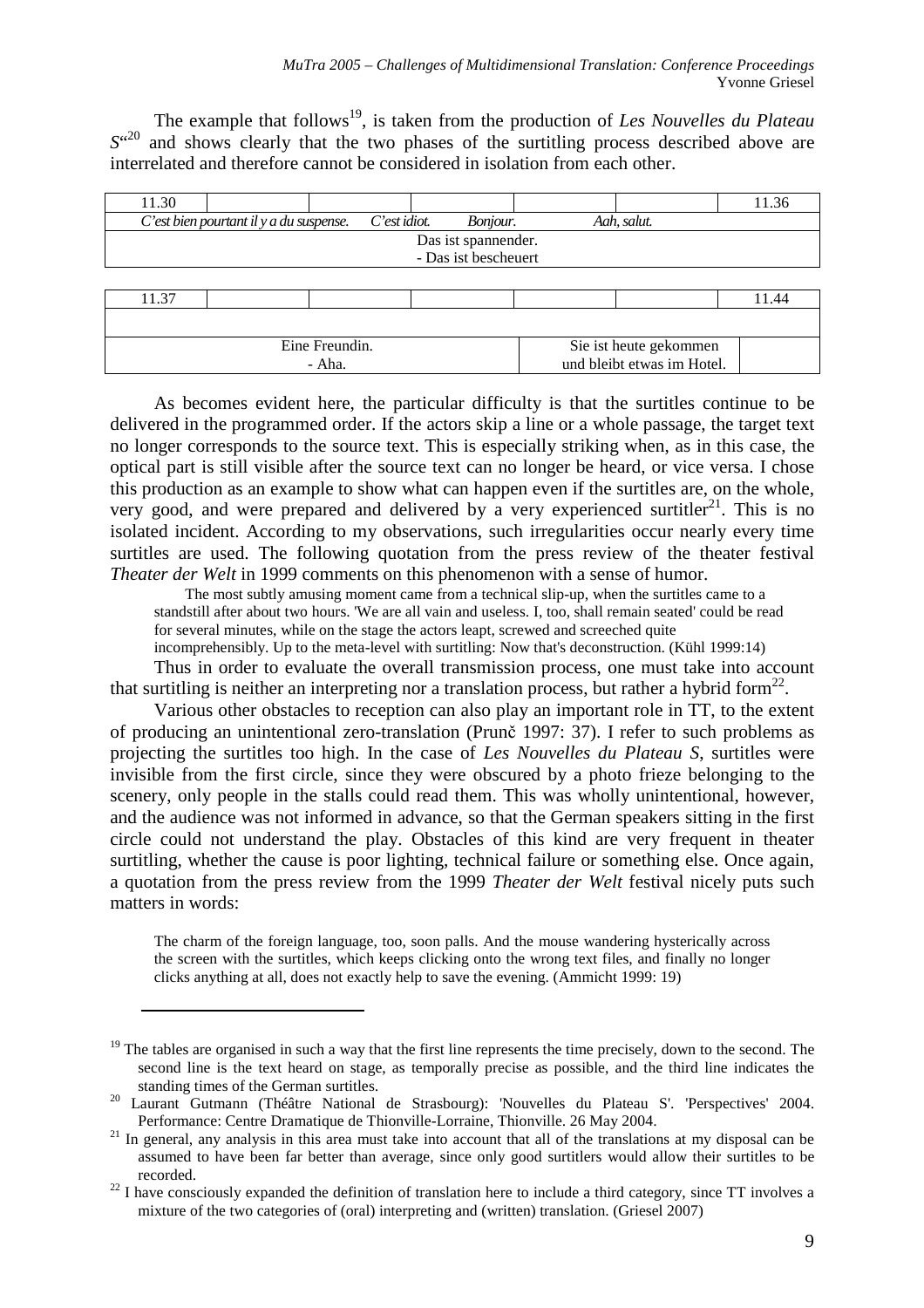The reception of the surtitles, as the diagram clearly shows, corresponds to simultaneous interpreting with target text production in a written form. The reception of the target text implies different requirements. First, we have the presentation of the target text, which as a surtitle borrows heavily from subtitles. It has become apparent, however, that the results already obtained with subtitling have been applied only intuitively to surtitling in the theater. Minimum projection times are generally maintained, while maximum projection times and the removal of the individual titles are unknown in surtitling. This naturally renders reception far more difficult, sometimes even preventing it, or forces the audience to decide for or against one or more theatrical or translatory signs. A greater awareness of these obstacles to reception could lead to serious improvements in surtitling.

The other point that has emerged is that TT treats different types of texts quite differently. First of all, the reference level contains existing canonical dramas or drama translations and plays a key role in TT. My findings have clearly shown that a German original text performed in French translation, which reappears in its source language in the surtitles enjoys the highest authority. It is treated as a so-called sacred text, and the translator does not dare to make serious interventions in the textual structure, so as not to change the style and language of the original. Since it has become evident, however, that older, classic dramas in particular frequently need to be shortened by more than one-third to ease reception, interventions in the textual structure are necessary. And these plays are generally abridged by removing sentences and phrases. A great deal of information is accordingly lost, making it difficult in some cases for the audience to follow the complex plot structure of classical dramas. The text also appears fragmentary, since a drama is, after all, a unified textual structure. In the case of contemporary plays, surtitlers treat the text more freely, condensing more by means of interventions in the sentence structure. The reason for this is probably the absence of so-called sacred texts on the reference level, and the fact that the plays themselves do not possess such great authority. Paradoxically, however, being presented in a distorted style leads to authors who are unknown abroad, e.g. in Germany and thus to an unintentional but obvious breach of loyalty<sup>23</sup> to the playwright on the part of the translator. The procedure should, in principle, be precisely the opposite.

The degree of abridgement of the source text that is needed to create the target text varies widely. The analysis of my corpus showed that this can range from a scarcely perceptible shortening to losses of nearly 50 %. For generalization purposes one would need to incorporate more plays as well as other language pairs.

One tendency, however, namely that classics are abridged more extensively than contemporary plays, has become obvious. In general it can be said that the degree of abridgement varies widely and depends on the amount of spoken text on the one hand, and on the tempo of speech in the spoken passages on the other. The degree of abridgement arises from the requirement of presenting two-line surtitles, which must remain visible for a certain period of time. Shortening the source text by one-half leads either to a great loss of information or to grave stylistic changes, and both options must be weighed against each other from the outset.

At this point, the central issue that emerged during the analysis becomes more than apparent; Surtitling can be an adequate method of interlingual transmission within the framework of TT. The only problem arises with surtitles as the exclusive method of translation. The initial goal is for translation to take place; the implicit skopos for the translation process is provided by the institution or person commissioning the surtitles, which however frequently contradicts the skopos that the translator chooses on the basis of aspects relevant to translation. Since the relationship is clearly hierarchical, however, and translation

 $^{23}$  I refer here to the definition of loyalty developed by Christiane Nord. (1989).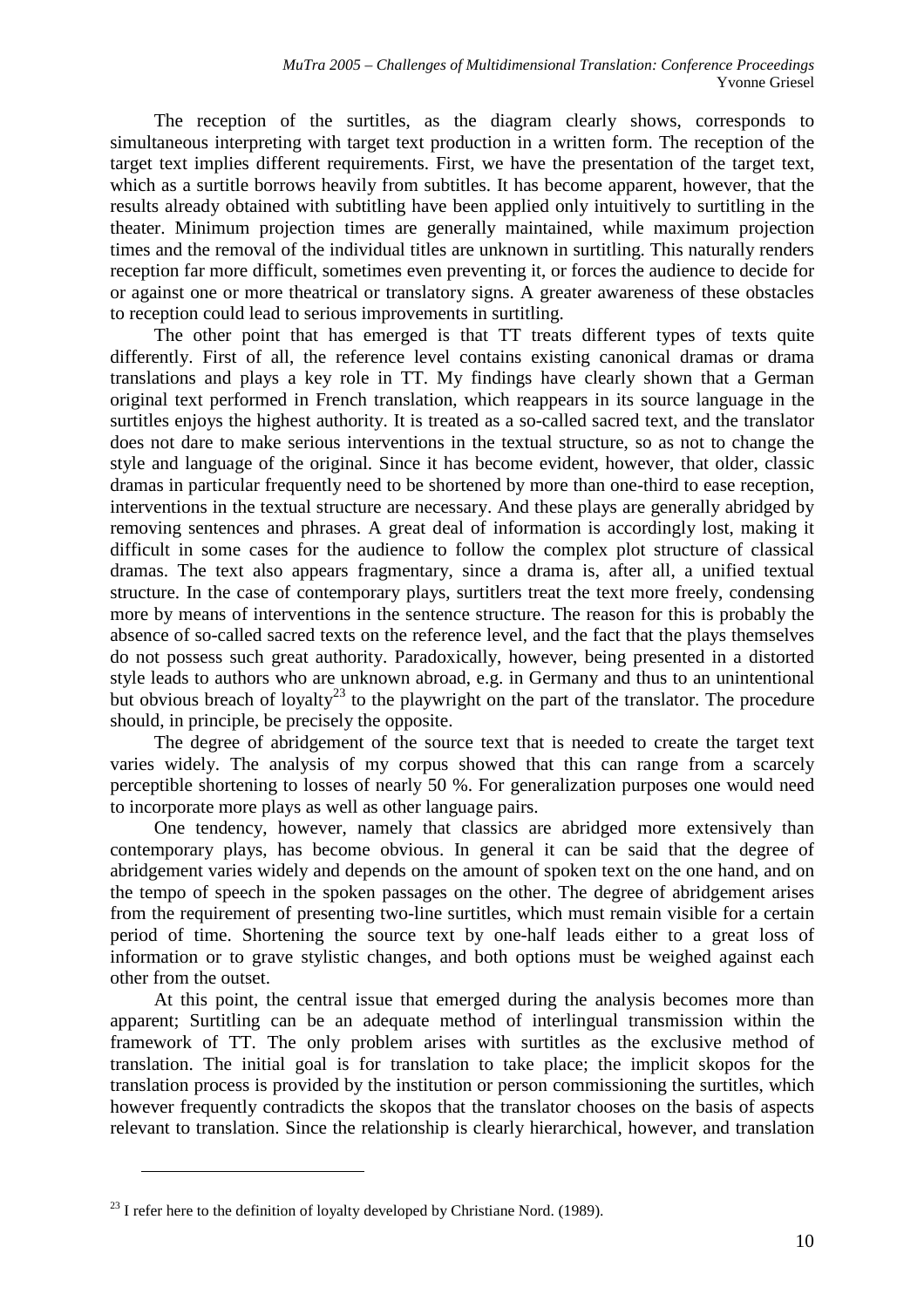is often not accepted as the work of experts, the requirements of translation often give way to other concerns, which may prevent an adequate translation.

This shows us how important it is that translators need to be accepted in their role as experts. This means allowing them to undertake an analysis from the translatory viewpoint, and to embed surtitling in TT, implying that they may select the possible form of TT for an adequate translation after an analysis taking into account the perspectives of reception aesthetics, theater studies and translation studies. This today is still very rarely the case. The *Schaubühne* in Berlin, is an exception to this rule, however, in that it has accepted the experienced surtitler Uli Menke in his role as an expert, and now takes him along as an advisor on TT matters when guest performances are given abroad, regardless of the fact that he does not understand the language of the country. The model in Figure 2 is intended to illuminate the rare case in which the translator is deployed as an expert in TT:

This model, unlike the one presented in Fig. 2, represents not simply one translation method, but the entire process of TT. With this integrative model, there are no longer contradictory skopoi. Instead, through consultation, the translator and customer decide upon a common skopos, which in turn determines the choice of translation method. Here, too, the methods are largely translation hybrids, which are subject to the same difficulties as surtitling, and must overcome the same dichotomies. The acceptance of the translator as an expert, however, resolves the tension between conflicting skopoi.

This process is not specific to TT, but it solves some of the problems inherent in the complex process of TT. In principle, one can apply it to virtually any translation process.

#### **5 Concluding Remarks and Outlook**

In conclusion, one can say that surtitling can be a suitable form of transmission for foreignlanguage productions. One must be aware of certain factors, however, such as changes on the stylistic level, difficulties of reception, contradictory skopoi, the two-phase nature of the production process and working with a prototype, which in the concrete target situation is at the mercy of the performance situation, with all its potential surprises, i.e. the degree and strategies of abridgement, the presentation of the target text, the extent of interventions in the stage set, as well as financial and temporal aspects, and other factors.

All of these aspects must be weighed with respect to the assumed skopos, in order to apply the appropriate method of transmission for the individual production and thus to remain 'truthful' to the author, to oneself, to the commissioning body as well as to the audience.

No doubt there are plays for which surtitling is the appropriate method, since it has its strengths of course, which directors in particular greatly appreciate. It does not intervene too obtrusively in the events on stage, there is no interference from extraneous noise or additional actors, and it provides not the daringly abbreviated form of the printed synopsis, but rather a continuous translation. The danger, however, is that it lacks transparency in that the audience does not realize how strongly, and in what form, the text has been abridged.

It was not my intention to evaluate surtitles but to allow for a few doubts about whether, as many believe, surtitling in the theater is the best mode of transmission for all plays. I also understand my work as an argument in favor of considering translators as experts, for an adequate translation can only be provided when all other means available for a successful translation are considered: the cultural memory to fill in the blanks, the careful insertion of additional information in the translation process and the necessity of making full use of all means of artistic expression. Taken together, these prerequisites for an adequate translation underline the necessity of advisory function and of the transparency of the translation process and show that the ideal form of TT for a production is not any particular form, but rather the suitable one.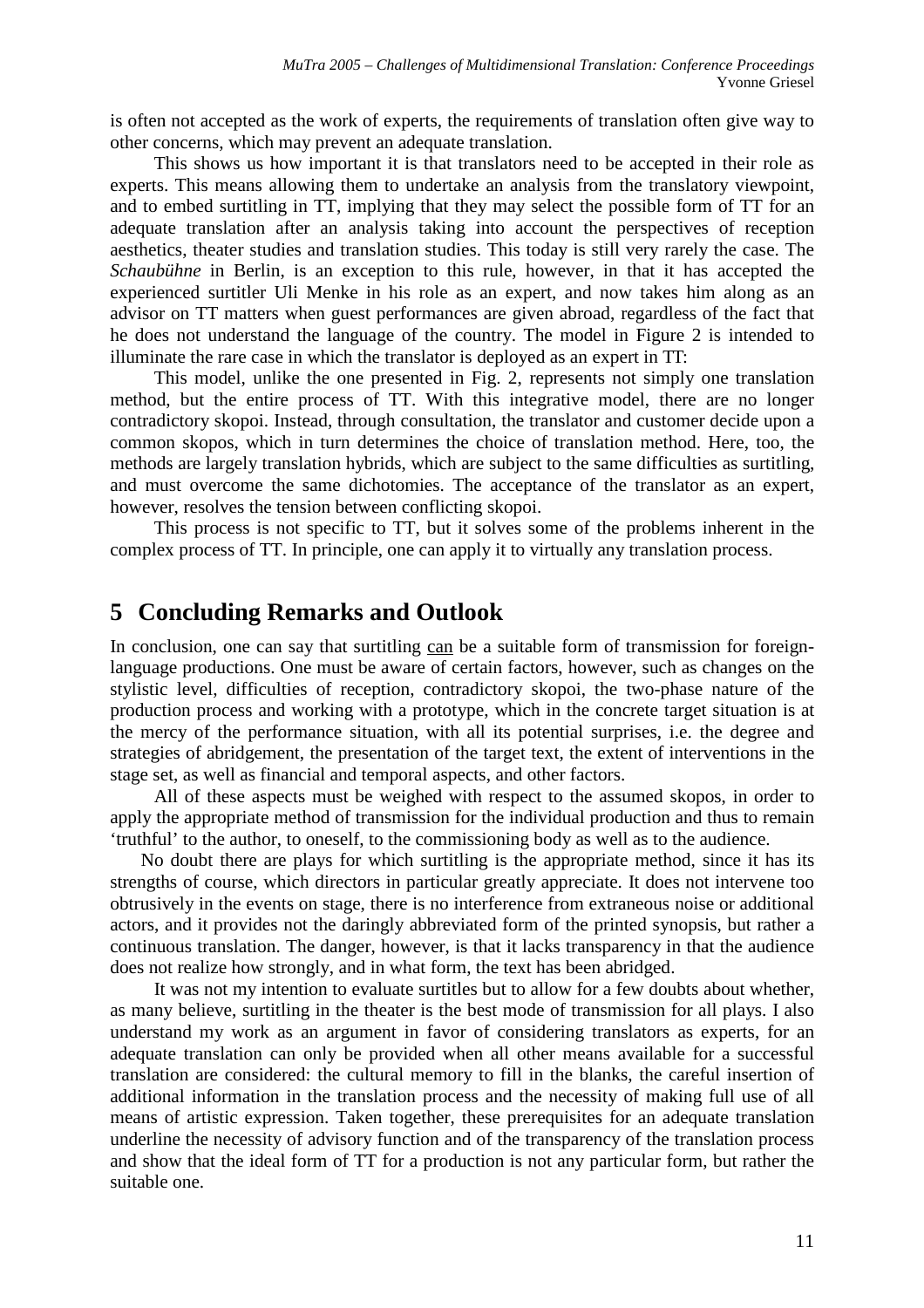#### *MuTra 2005 – Challenges of Multidimensional Translation: Conference Proceedings*  Yvonne Griesel



*Fig. 3: TT Model with translation expert*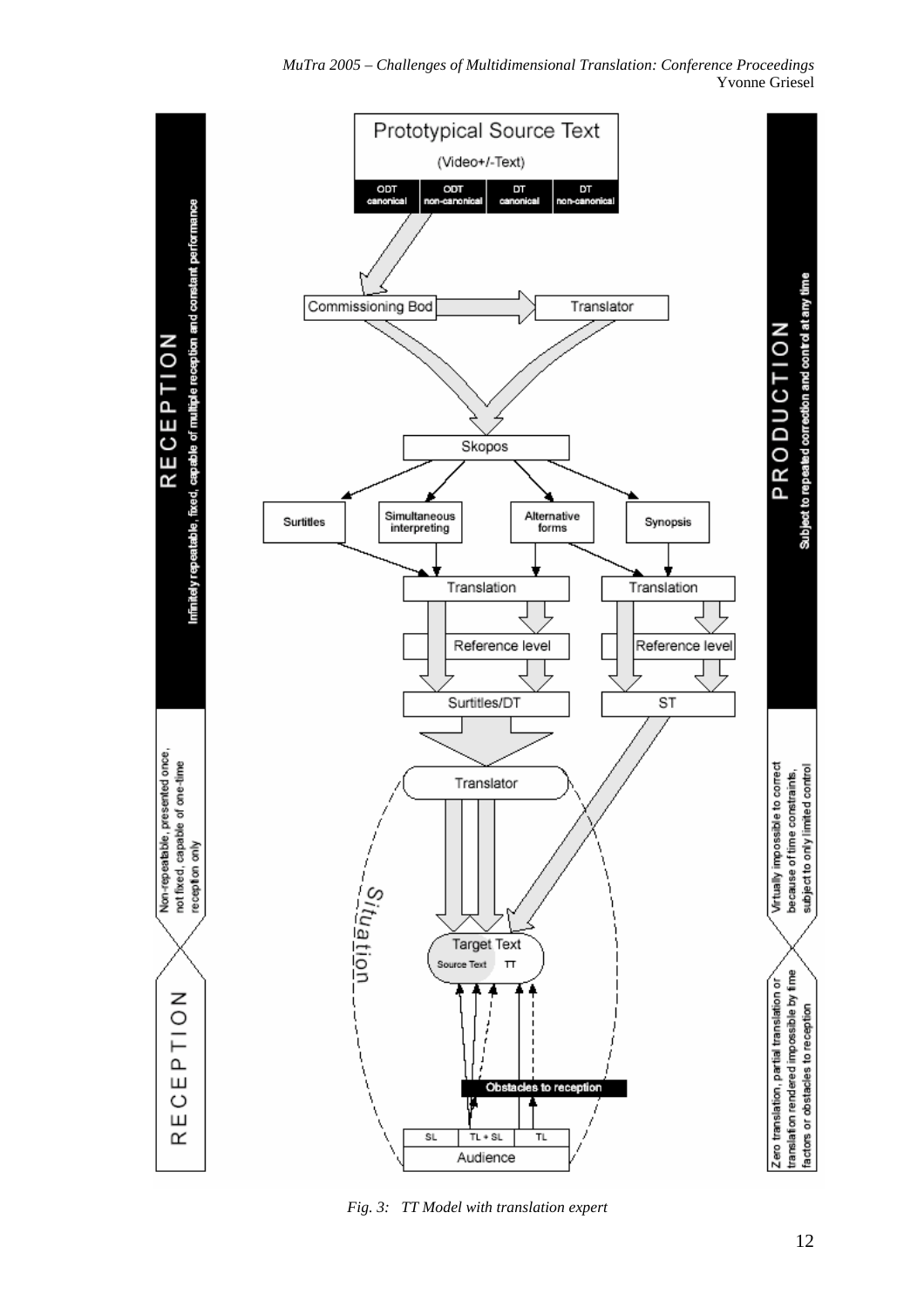The study has shown that far more research is needed in this area. It is a fascinating field of study, which not only touches on the problems of interpreting and translating, but even unites them in a process of producing translation hybrids, a very challenging enterprise indeed. One is often tempted to disengage certain areas of TT from translation studies. The present study has shown, however, that what we are dealing with is most definitely a translation process, which is currently taking place in the theaters of the world, and in the described manner. It is a purposeful process motivated by a dual skopos, which aims to produce the best possible translation. Literary and theater studies will address the aesthetic and artistic aspects of theatrical productions, but the aspect of translation is a matter for translation studies. If the theories of translation studies are too narrow for TT, that only means that they have not yet been conceived broadly enough for certain translation processes, and need to be expanded. A good deal of research remains to be done here, and I understand my work as an invitation to others to explore this interesting field of study.

The preoccupation with TT also shows that an integrative approach is essential for both translation and translation studies. On the one hand, we need to view the forms of TT as potential translation processes, since no adequate translation is conceivable otherwise. Likewise, we need to overcome the separation between translation and interpreting in our theoretical reflections**,** and also include the explicit as well as the implicit skopos. The coexistence of various skopoi is precisely the point of tension that can hinder translation, if we fail to accept it as the work of experts, and to take advantage of the professional competence of translators and the research that is under way on the operationalization of the translation scopos (cf. Sunwoo 2007).

In this sense TT is a prototypical example for the importance of the research field of multidimensional translation (cf. the other articles in this volume).

#### **6 References**

- Ammicht, Marion (1999): 'Fluch der Hirschkuh'. *Potsdamer Neueste Nachrichten*. 24 June, p. 19.
- DIN 1426: Inhaltsangaben von Dokumenten. Kurzreferate, Literaturberichte. In: 'Publikationen und Dokumentationen' 2. eds. Deutsches Institut für Normung. Berlin Beuth. (1988). 2-15. (DIN Taschenbuch; 154)
- Fischer-Lichte, Erika (1998): *Semiotik des Theaters. Das System der theatralischen Zeichen*. Volume 1, 4<sup>th</sup> edition. Tübingen: Gunter Narr Verlag.
- Fischer-Lichte, Erika (1999): *Semiotik des Theaters. Die Aufführung als Text*. Volume 3, 4<sup>th</sup> edition. Tübingen: Gunter Narr Verlag.
- Griesel, Yvonne (2000): Translation im Theater. *Die mündliche und schriftliche Übertragung französischsprachiger Inszenierungen ins Deutsche*. Frankfurt/M.: Peter Lang.
- Griesel, Yvonne (2007): *Die Inszenierung als Translat. Möglichkeiten und Grenzen der Theaterübertitelung.* Berlin: Frank und Timme Verlag.
- Holz-Mänttäri, Justa (1984): *Translatorisches Handeln. Theorie und Methode*. Helsinki: Suomalainen Tiedeakatemia.
- Holz-Mänttäri, Justa (1986): 'Translatorisches Handeln theoretisch fundierte Berufsprofile'. In: Snell-Hornby, Mary: *Übersetzungswissenschaft – Eine Neuorientierung*. Tübingen: Franke. 348-374.
- Holz-Mänttäri, Justa (1993): 'Bildungsstrukturen und Netzwerk für ein Tätigkeitenfeld Textdesign'. In: *TextconText 8*. 259-93.
- Kade, Otto (1968): *Zufall und Gesetzmäßigkeit in der Übersetzung*. Beihefte zur Zeitschrift Fremdsprachen. I. Leipzig: Enzyklopädie.
- Kühl, Christiane (1999): 'Am Ende der Zukunft'. In: *Die Tageszeitung*. Berlin. Edition, 28 June. p. 14.